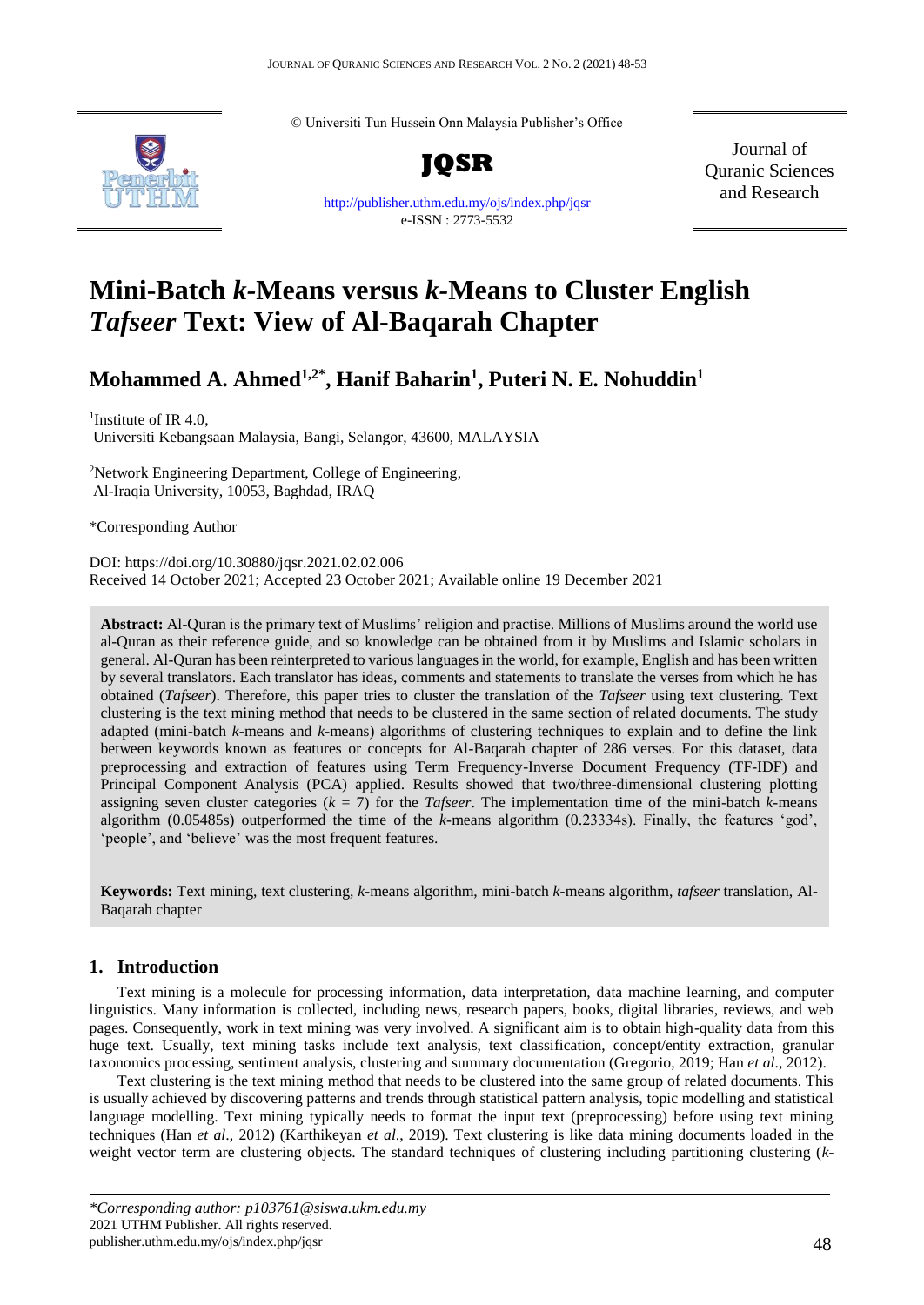means) and (mini-batch *k-*means) (Feizollah *et al*., 2014), density-based (DBSCAN) (Indah *et al*., 2019), hierarchical (network analysis map) (Chua & Nohuddin, 2017), and grid-based (STING) (Han *et al*., 2012).

Al-Quran is text data that requires further research. Muslims believe that al-Quran was revealed from GOD (Allah) to Prophet Mohammed (SAW). Al-Quran is written in Arabic and is translated into numerous world languages such as English that several translators have written. The longest Quran's (Sura) chapter is Al-Baqarah; its verses cover different aspects. These aspects are not sequentially written but are equipped for asbabunnuzul ayat (verses). Al-Baqarah is predictable as a cluster since the verses will group according to the similarity of the text, which is represented the aspects (Huda *et al*., 2019).

Al-Quran has been translated into numerous world languages such as English, which several translators have written. Each translator has his or her commentary and statements describing the verses from which (*Tafseer*) was acquired. This study aims to find relationships and to cluster keywords of Al-Baqarah chapter features or concepts using mini-batch *k*means and *k-*means clustering algorithms.

The rest of this paper is arranged as follows. Section 2 explores the previous researches. Section 3 discusses the methodology of research. In Section 4, an experimental procedure is given. The results and findings are discussed in Section 5. Finally, the conclusions are provided in Section 6.

#### **2. Related Work**

This review includes several papers. In this study (Huda *et al*., 2019), several models for identifying the Quranic verses in the Al-Baqarah chapter were developed into three cluster techniques: *k-*means, *k-*medoids, and bisecting. Every verse in the Al-Baqarah chapter, with 286 lines, was interpreted as an English translation text from the Qur'an. Three similarity tests are also used. Finally, the Sura Al-Baqarah type chapters, correlating with each other, were obtained. *k*medoid with cosine similarity was the optimal finding.

A paper by Chua & Nohuddin (2017) introduces a combination of network analysis (map) text-mining techniques and TF-IDF (Term Frequency-Inverse Document Frequency) to gain keywords and to cluster relationships between *Tafseer*'s chapters and keywords. This experiment chooses 130 keywords of six short chapters (Sura) from the translated *Tafseer* Al-Quran. The method suggested was known as the KCRA framework. Slamet *et al*. (2016) study leading to the first practical process in the learning of the Holy Qur'an verse concepts. The algorithm is used to cluster a total of 6,236 verses by using partitioning (*k-*means) for stemmed/unstemmed terms, forming three clusters.

Hamoud & Atwell (2016) created an integrated Quran Question and Response Corpus, which is then clustered and displayed with available WEKA free Java software. The probability clustering process clusters the corpus into four clusters, with data obtained from four portals on the website. Meanwhile, an information retrieval web-based verses search system for Al-Qur'an has been developed and integrated with the clustering algorithm (SPC), which enables Muslims to detect relevant data in the Quran verse by dividing it into their group (Indra *et al*., 2019).

An Indonesian Quran Translation Semantic answering System (QAS) was developed by Putra, Gusmita, *et al*. (2016). The method asks users three questions, and a weighted vector (TF-IDF) will be generated for each term belonging to each type of response (also called the entity group).To feed user questions to semantic interpreters. The authors grouped 222 ontology concepts into 6, 24 and 77 on time, place and person concepts.

Putra, Hulliyah, *et al*. (2016) is a work that produces a weighted vector for each term of the Indonesian Quran Translation (ITQ) and uses the same semantic QAS as (Putra, Gusmita, *et al*., 2016). However, the author here shows more information on the effects of TF-IDF and has various work procedures.

Finally, Feizollah *et al*. (2014) examine the efficiency in the detection of Android malware of two clustering algorithms, namely mini-batch *k-*means and *k-*means. Results show that in detecting Android malware, the mini-batch *k*means algorithm performs better than *k-*means.

#### **3. Research Methodology**

#### **3.1. Pre-processing Operations**

Data pre-processing is an essential step in the build-up of the system to make the performance more efficient. Data here has been translated into a more usable format (Harjanta, 2015). The preprocessing involves tokenising, POS tagging, case folding, stemming and deletion of stopping words. All the words in the documents are then changed to standardisation (Huda *et al*., 2019).

## **3.2. Weighting Processing (Feature Extraction)**

Features in text mining tasks are usually known as the basic elements to be used for a document. A collection of term weighting functions, commonly used in text mining, may decide the significance of a candidate feature. One of the common functions is the Term Frequency-Inverse Document Frequency (TF-IDF) statistics to measure how important a term is to a document. Term Frequency (TF) in the document  $(d)$  is the number of times a word appears  $(t)$ . On the other hand, a text's Inverse Document Frequency (IDF) measures a word's commonness across all documents. If the word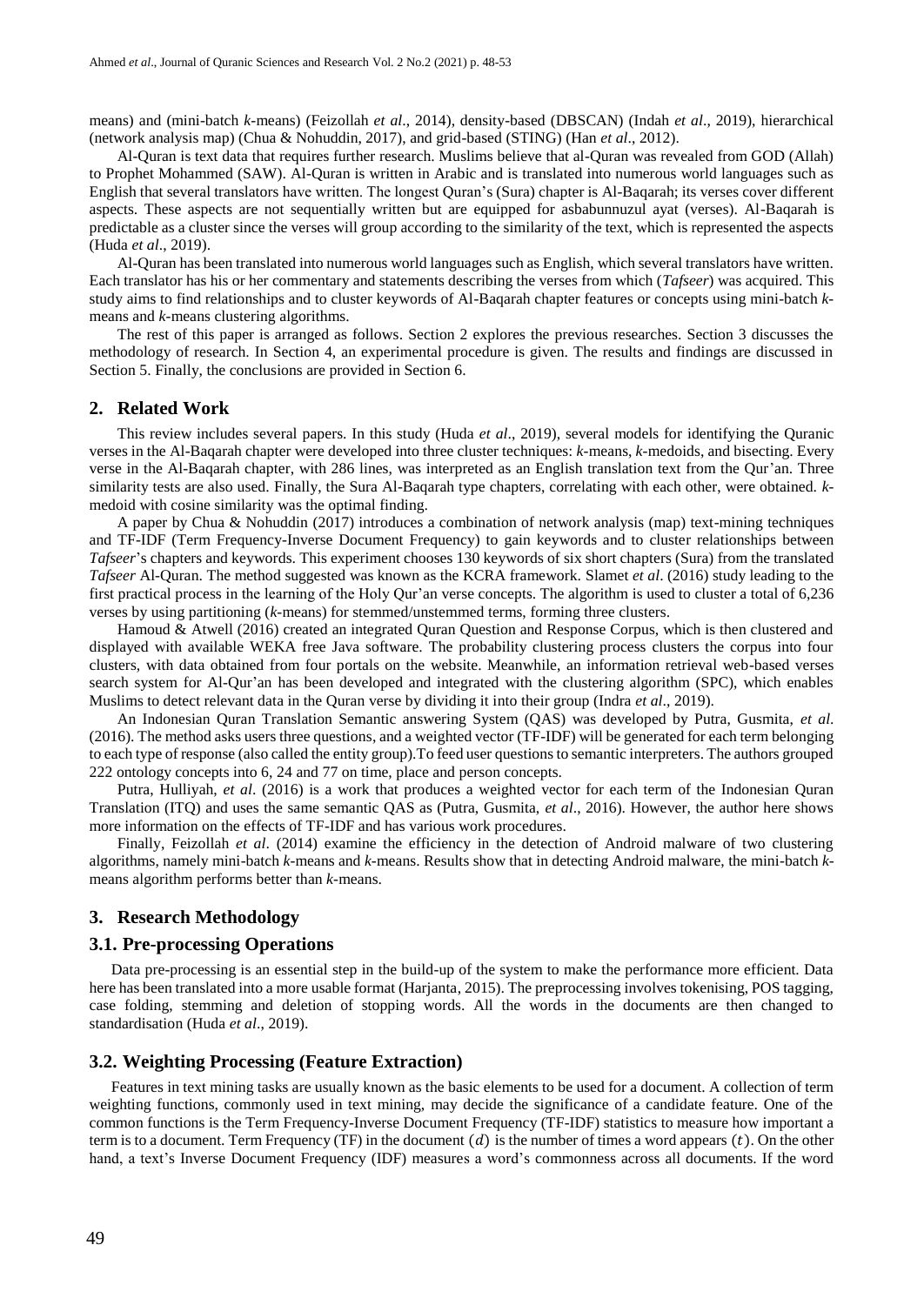rarely appears in the document, the IDF value increases (Chua & Nohuddin, 2017; Harjanta, 2015). TF-IDF can be formulated as Eq. 1 (Karthikeyan *et al*., 2019).

$$
TF - IDF(t, d, D) = tf(t, d) * log(\frac{|D|}{d(t)})
$$
\n(1)

where d and D is a collection of documents, t is a term in the document (Sebastiani, 2002).

### **3.3. Clustering Algorithm (***k-***means & mini-batch** *k-***means)**

In comparison to the classification, the clustering of data into groups relies on the characteristics of the clustering where data does not have a prior label (unsupervised learning) (Han *et al*., 2012). Clustering methods including partitioning clustering (*k-*means and mini-batch *k-*means) (Feizollah *et al*., 2014), density-Based (DBSCAN) (Indah *et al*., 2019), hierarchical (network analysis map) (Chua & Nohuddin, 2017), and grid-based (STING) (Han *et al*., 2012). This paper adopted two partitioning algorithms (mini-batch *k-*means) algorithm technique (Sculley, 2010), which is a variation of the (*k-*means) algorithm to achieve the goal.

*k-*means is one of the best methods for partial clustering. In the clustering process, this approach uses a partitioning technique that iteratively minimises the space between the data from each node. The approach starts with the foundation of a random starting point for the cluster which converges iteratively (Han *et al*., 2012).

The mini-batch *k-*mean is the updated variant of the *k-*mean algorithm. Mini-batches are used in large datasets to reduce the calculation time. It also tries to optimise the outcome of the clustering. The mini-batch *k-*means requires minibatches as an input that are random subsets of the entire dataset. The mini-batch *k-*means is considered faster than *k*means and is typically used for large data sets. Hence this research has adapted it with its experiments.

The problem in *k*-means optimisation is finding the set *E* of cluster centres  $e \in R^m$  with  $|E| = k$ , to minimise over a set XD of examples  $xd \in R^m$  the following objective function in Eq. 2.

$$
\lim_{x \to a} \sum_{\epsilon \ge 0} \|f(E, xd) - xd\| \tag{2}
$$

 $f(E, xd)$  returns the Euclidean distance the nearest cluster centre  $e \in E$  to xd. Although the problem is NP-hard in general, it is well known that gradient descent methods converge to the local optimum when seeded with an original set of k examples drawn randomly from XD (Bottou & Bengio, 1995) (Sculley, 2010). The following is the algorithm of mini-batch *k-*means:

**Algorithm:** Mini-batch *k-*means. Input: *k*, mini-batch size *s*, iterations it, data set Initialise each  $e \in E$  with an  $xd$  picked randomly from  $XD$ Output: the set of clusters. Steps: Step 1:  $z \leftarrow 0$ Step 2: **for**  $i = 1$  **to** it **do** Step 3:  $M \leftarrow s$  examples picked randomly from XD Step 4: **for**  $xd \in M$  **do** Step 5:  $d[xd] \leftarrow f(E, xd)$  // Cache the centre nearest to xd Step 6: **end for** Step 7: **for**  $xd \in M$  **do** Step 8:  $e \leftarrow d[xd]$  // Get cached centre for this xd Step 9:  $z[e] \leftarrow z[e] + 1$  // Update per-centre counts Step 10:  $\frac{1}{|z|e|}$  // Get per-center learning rate Step 11:  $e \leftarrow (1 - \eta)e + \eta x d$  // Take gradient step Step 12: **end for** Step 13: **end for**

### **3.4. Principal Component Analysis (PCA)**

Principal Component Analysis (PCA) is an ideal method for obtaining a pattern from a huge dataset that leads to the extraction of the range of eigenvectors related to the input distribution's significant eigenvalue (Wold *et al*., 1987). In this analysis, PCA is used to decrease the data column that TF-IDF weighted to create a cluster virtualising.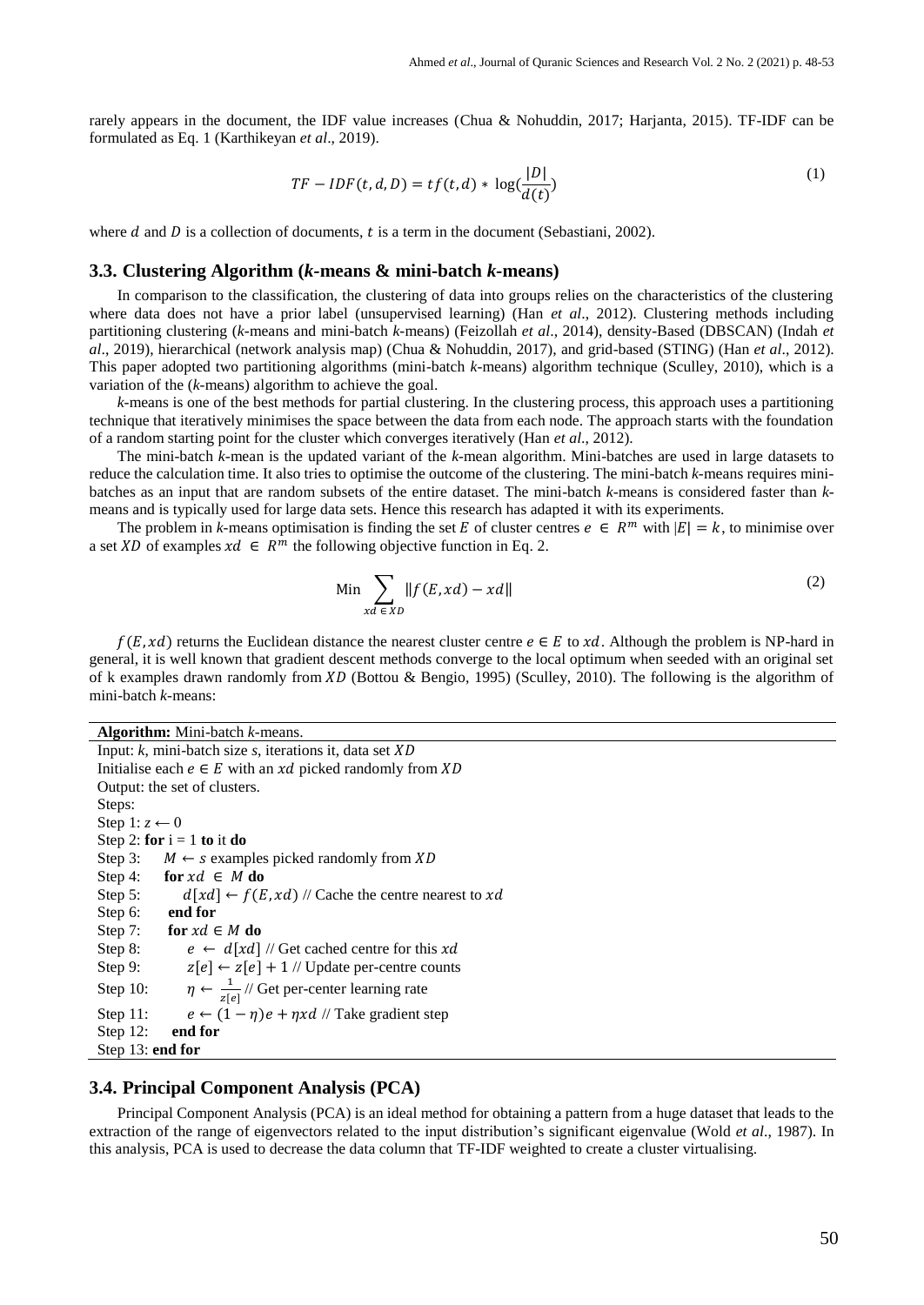# **4. Experiments**

Python version 3.7.7 is the software platform used for this study experiment. For the experiments in this article, there are four main phases. The flowchart of the experiment is shown in Fig.1.



**Fig. 1 - Experimental scenario flowchart**

# **4.1. Dataset**

http:/tanzil.net/trans/ is a portal that offers several translation documents to various *Tafseer* translators in different languages, including English. Several papers use datasets obtained from this website, such as (Chua & Nohuddin, 2017; Chua & Nohuddin, 2014; Husin *et al*., 2017; Putra *et al*., 2016; Slamet *et al*., 2016; Sukmana *et al*., 2016; Zeroual & Lakhouaja, 2016). The purpose of this analysis is to discover the relationships and to cluster the characteristics of the chapter Al-Baqarah English *Tafseer* document by (Muhammad Sarwar) translator comprising 286 verses.

# **4.2. Preprocessing Operations**

Preprocessing requires several stages of reading data, such as tokenising, POS tagging, stemming, case folding, and deletion of stopwords. This process is a necessary step to improve the precision of the final results. Table 1 gives information for the number of the total term for the *Tafseer* before and after this phase. This table shows a reduction in terms of each preprocessing stage.

| Table 1 - The total number of terms during the preprocessing |                    |                          |
|--------------------------------------------------------------|--------------------|--------------------------|
| <b>Total terms</b>                                           | <b>Total terms</b> | <b>Total terms after</b> |
|                                                              | After (stopwords)  | (stopwords+stemming)     |
| 1659                                                         | 1438               | 1126                     |

### **Table 1 - The total number of terms during the preprocessing**

# **4.3. Weighting Terms**

The dictionary or corpus is assembled or compiled after processing the document by TF-IDF to assign a weight for each feature or term. Both are combined to make the corpus ready to be clustered. Fig. 2 displays *Tafseer*'s first fifteen features.



**Fig. 2 - The** *Tafseer***'s most frequent terms**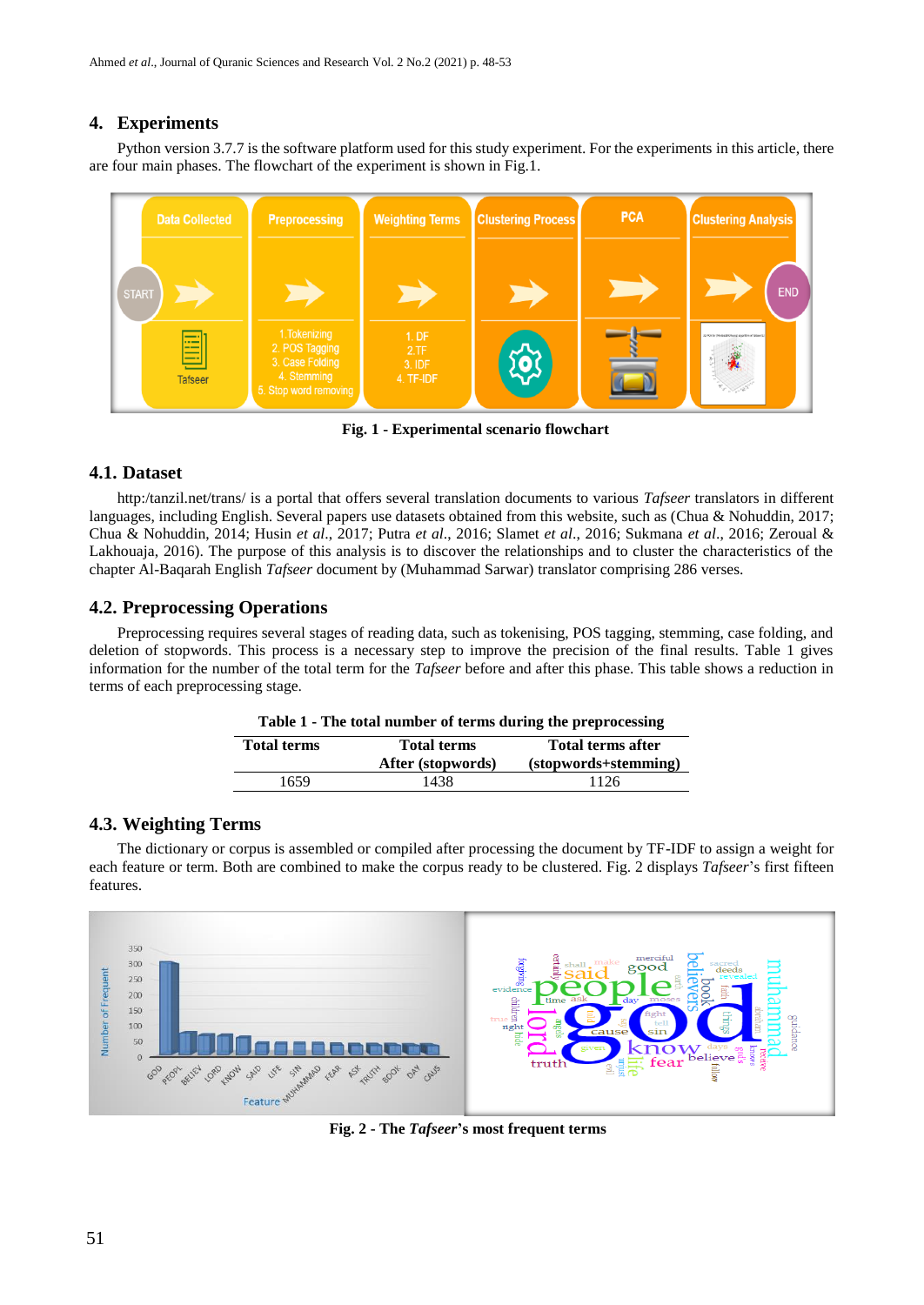### **4.4. Clustering Algorithm Parameters**

The *k*-means and mini-batch *k*-means algorithms used for the clustering operation. The value *k* of this algorithm should be more than one (Gregorio, 2019; Huda *et al*., 2019). In this experiment, is equal to seven based on studies of (Ahmed *et al*., 2020; Choiruddin, 2005; Huda *et al*., 2019) for the Al-Baqarah chapter. This chapter includes 53 subjects, where some subjects are the same as other subjects. The verses with the same subject are then grouped to form seven key themes with the number of verses in each theme.

## **5. Results and Discussions**

The realistic and overview results of the analysis for this study are as follows:

- The document (*Tafseer*) used by the experiments is translated by Muhammad Sarwar. The document has 286 lines each line represent a verse from chapter Al-Baqarah.
- Table 1 shows the total number of terms obtained from the Al-Baqarah chapter after implementing the preprocessing operation.
- $k = 7$  for both *k*-means and mini-batch *k*-means algorithms.
- Fig. 2 shows the first fifteen features obtained after implementing a weighting term process using TF-IDF to produce the corpus.
- The corpus has a large number of columns (big dataset); hence PCA is used to reduce these columns to implement the visualisation process after the clustering operation. Fig. 3 shows 2D/3D visualisation for seven clusters of the *Tafseer*'s features.
- The implementation time for the mini-batch *k-*means algorithm is (0.05485s), and it is faster than (0.23334s) of the *k-*means algorithm.
- The most first three features for the Al-Baqarah chapter was ('god', 'people', and 'believe') respectively.



**Fig. 3 - Two/three-dimensional plotting for features clustering of** *Tafseer*

### **6. Conclusions**

Mini-batch *k-*means and *k-*means cluster algorithms have been implemented with the experiments of this study. This study cluster the verses of the Al-Baqarah chapter into seven clusters. The document of the Al-Baqarah chapter was English text of *Tafseer* done by the translator (Muhammad Sarwar) consisted of 286 lines (verses). Before the clustering algorithms were implemented, the preprocessing operation (such as tokenising, POS tagging, stemming, case folding,